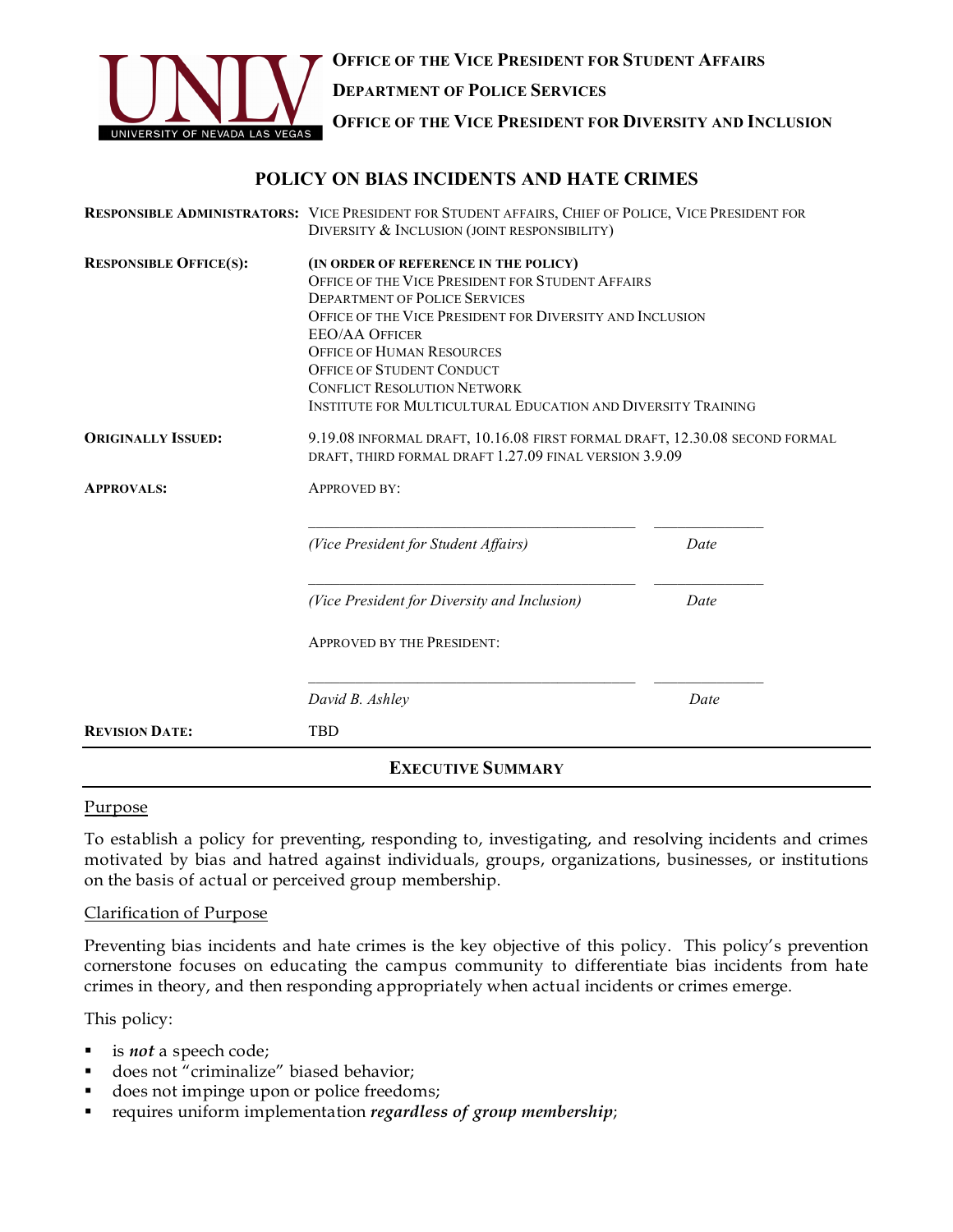- ! *protects everyone and holds everyone accountable*, whoever they are and regardless of their thoughts, avenues of inquiry, and expression of ideas or perspectives, both in classroom and workplace contexts;
- ! seeks to diffuse conflict at the local level, not escalate it to a police matter; and,
- is designed to facilitate community building through the practice of direct communication, especially on controversial issues or concerns.

#### Relationship to Freedom of Expression and Academic Freedom

This policy recognizes the particular importance that the University, as an institution of learning, places on the free exchange of ideas, and, thus, its commitment to open speech and vigorous dialogue, discussion, and debate. As a result, this policy compels each member of the campus community to promote free expression.

### Reporting and Resolution of Bias Incidents and Hate Crimes

This policy outlines informal and formal options related to the reporting and resolution of bias incidents and hate crimes. Where there is no perceived or actual threat, this policy encourages all members of the campus community to take advantage of the informal options first. Doing so in no way precludes access to the formal options at a later point.

#### Informal Process

The University encourages prompt **informal** resolution of bias incident(s) by providing *a mechanism to open dialogue*—between the targeted individual and the perceived agent, without or with the assistance of a fair third party—*as follows*:

1. The target of a perceived or actual bias incident will engage the perceived or actual agent of the bias incident in direct discussion of the incident with the intent to informally resolve it; **OR,**

2. The target of a perceived or actual bias incident, with assistance from a fair third party of their choosing, will engage the perceived or actual agent of the bias incident in direct discussion of the incident with the intent to informally resolve it; **OR,**

3. The target of a perceived or actual bias incident will report the incident to the lowest level supervisor above (and incrementally thereafter as is necessary) the perceived or actual agent of the bias incident with the intent to informally resolve it; **OR,**

4. The target of a perceived or actual bias incident will report the incident to the most appropriate (based on the nature of the incident) individual/office listed under the **CONTACTS AND RELATED RESOURCES** heading in the Policy with the intent to informally resolve it—making an informal report to these contacts/resources does not automatically mandate that a formal report be made. It is important to note that access to these contacts/resources is not predicated on making a report, informal or formal. Questions or concerns related to the areas of responsibility for each contact/resource are welcomed, and information will be provided without any expectation that a report be made.

#### Formal Process

The University encourages prompt **formal** reporting of bias incident(s) and hate crime(s) *in the following manner* so that it can investigate the alleged facts of a report for possible violation(s) of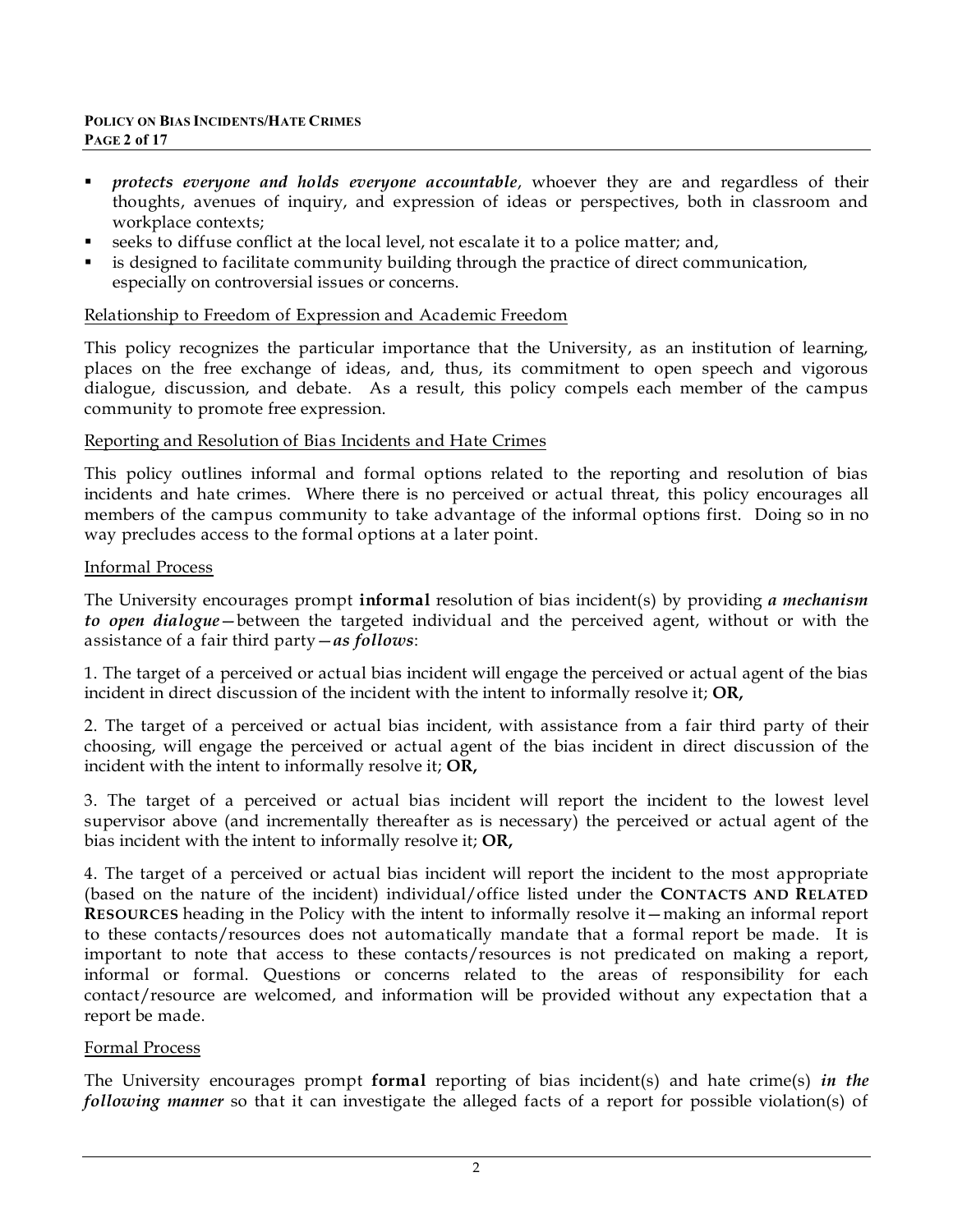University policy, including UNLV employee and student codes of conduct, and determine whether an independent investigation for violation(s) of criminal law is warranted.

1. All reports of bias incidents or hate crimes made to UNLV Police Services shall be *initially* responded to by a UNLV police officer.

2. A UNLV police officer shall be dispatched either to the person making the report and/or to a reported location of an *alleged* incident or crime.

3. A UNLV police field supervisor shall be notified when it is determined that a potential or actual bias incident or hate crime is suspected. The field supervisor shall immediately notify the Chief of Police, or designee.

4. The UNLV police responding officer will complete and file a report on the bias incident or hate crime for review by the shift supervisor.

5. The shift supervisor will determine if the report constitutes a hate crime:

- ! *If it does not warrant independent investigation,* the report will be referred to the appropriate non-police University administrator for follow up based on the nature of the bias incident *and the police involvement with the report will be officially closed* (see Policy for additional details on the **formal non-police** process from this point).
- ! *If it does warrant independent investigation,* a UNLV police detective, with training to investigate bias incidents and hate crimes, will be assigned to the investigation (see Policy for additional details on the **formal police** process from this point).

## False Reports

Because bias incidents and hate crimes frequently involve interactions between persons that are not witnessed by others, reports of bias and hate cannot always be substantiated by additional evidence. Lack of corroborating evidence or "proof" should not discourage individuals from reporting bias incidents or hate crimes under this policy. However, individuals who make reports that are later found to have been intentionally false or made maliciously without regard for truth, may be subject to disciplinary action under the applicable University and Board of Regents disciplinary procedures. This provision does not apply to reports made in good faith, even if the facts alleged in the report cannot be substantiated by subsequent investigation.

## Definitions

A. "Bias Incidents" refers to verbal, written, or physical acts of intimidation, coercion, interference, frivolous claims, discrimination, and sexual or other harassment motivated, in whole or in part, by bias based on actual or perceived race, ethnicity, color, religion, creed, sex (including gender identity or expression, or a pregnancy related condition), sexual orientation, national origin, military status or military obligations, disability (including veterans with service-connected disabilities), age, marital status, physical appearance, political affiliation, or on the basis of exercise of rights secured by the First Amendment of the United States Constitution. Such acts, although in violation of applicable University codes of employee and/or student conduct may or may not violate state or federal statutes. Bias incidents do not include statements made on controversial issues that serve to promote intellectual inquiry into those issues. While such statements and related discussion can cause feelings of discomfort, a "reasonable person" can and must differentiate these statements from bias incidents.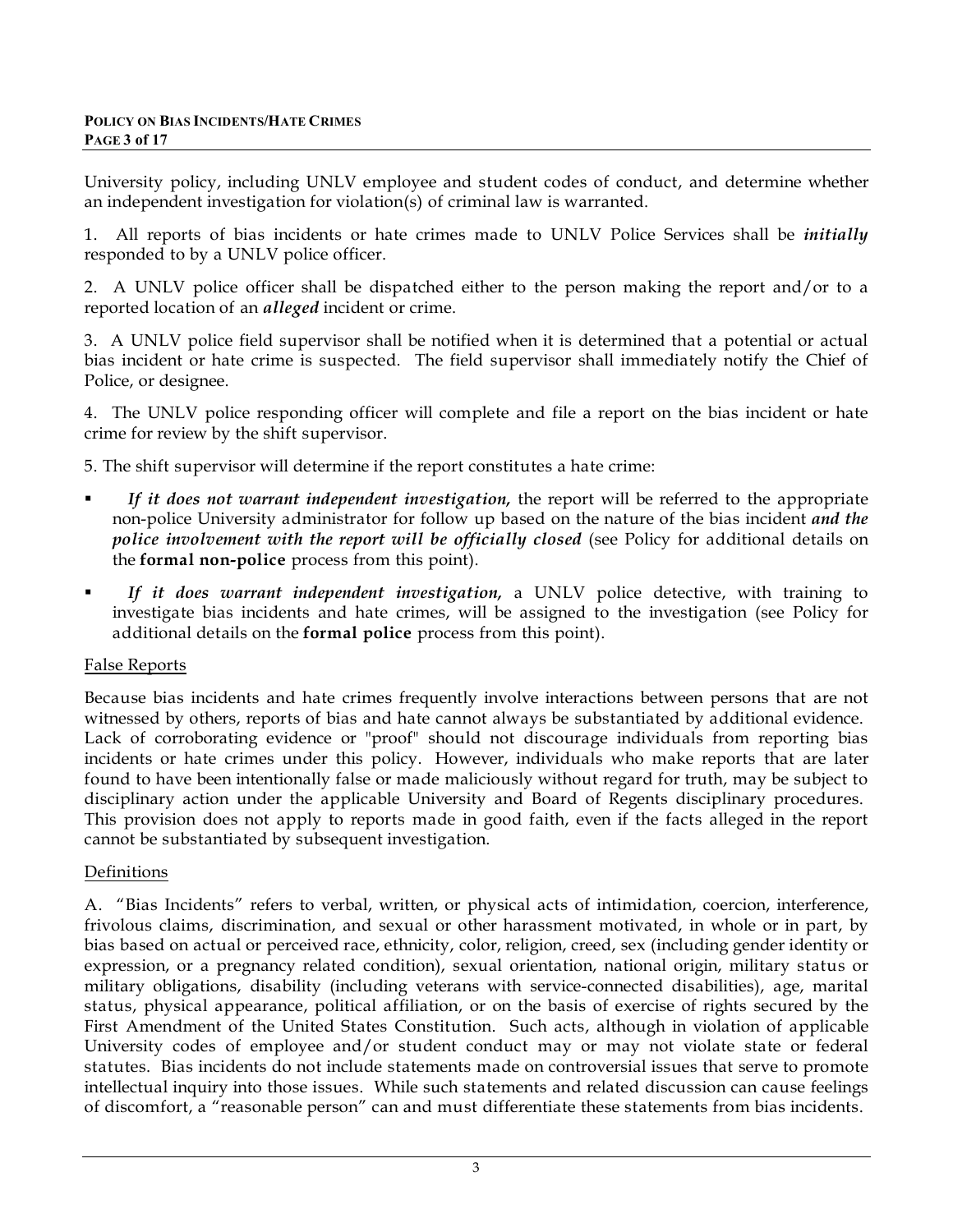#### **POLICY ON BIAS INCIDENTS/HATE CRIMES PAGE 4 of 17**

B. "Hate Crime" refers to any criminal offense committed against a person or property that is motivated, in whole or in part, by an offender's bias against actual or perceived race, religion, disability, ethnic/national origin identity or sexual orientation identity.

#### A Final Note About Training

1

All police and non-police personnel with formal responsibility for responding to bias incidents and/or hate crimes in accordance with this policy have received specialized training to ensure that they maintain the educational mission of the University in the process of preventing, responding to, investigating, and resolving incidents and crimes motivated by bias and hatred. This training emphasizes the need for freedom, the right to think the unthinkable, discuss the unmentionable, and challenge the unchallengeable—in short, the right to dissent. For more information about available training on "Understanding and Preventing Bias Incidents and Hate Crimes," including to request training, please contact the Office of the Vice President for Diversity and Inclusion at 702.895.5580 or http://diversity.unlv.edu/training.

### **STATEMENT OF PURPOSE**

To establish a policy for preventing, responding to, investigating, and resolving incidents and crimes motivated by bias and hatred against individuals, groups, organizations, businesses, or institutions on the basis of actual or perceived race, ethnicity, color, religion, creed, sex (including gender identity or expression, or a pregnancy related condition), sexual orientation, national origin, military status or military obligations, disability (including veterans with service-connected disabilities), age, marital status, physical appearance1, political affiliation, or on the basis of exercise of rights secured by the First Amendment of the United States Constitution.

## **CLARIFICATION OF PURPOSE**

This policy is *not* a speech code. Further, this policy is not intended to and does not police freedom or change what is "right" and "wrong."

This policy requires uniform implementation *regardless of group membership* in the context of a bias incident or hate crime. In so doing, this policy *protects everyone and holds everyone accountable*, whoever they are and regardless of their thoughts, avenues of inquiry, and expression of ideas or perspectives, both in classroom and workplace contexts.

Most of this policy pulls out and names as a bias incident or hate crime what already exists elsewhere in policy, inclusive of employee and student codes of conduct, and law. So while the reporting protocols this policy articulates are already in place, corresponding oversight mechanisms to ensure that these protocols are appropriately undertaken are not. Thus, the policy actually mitigates the potential for abuse of authority that exists without it by requiring collective oversight and multiple levels of checks and balances.

<sup>1</sup>Personal appearance means the outward appearance of any person, irrespective of sex, with regard to bodily condition or characteristics, manner or style of dress, and manner or style of personal grooming, including, but not limited to, hair style and beards. It shall not relate, however, to the requirement of cleanliness, uniforms, or prescribed standards, when uniformly applied to a class of employees, or when such bodily conditions or characteristics, or manner of style of dress or personal grooming presents a danger to the health, welfare, or safety of any individual.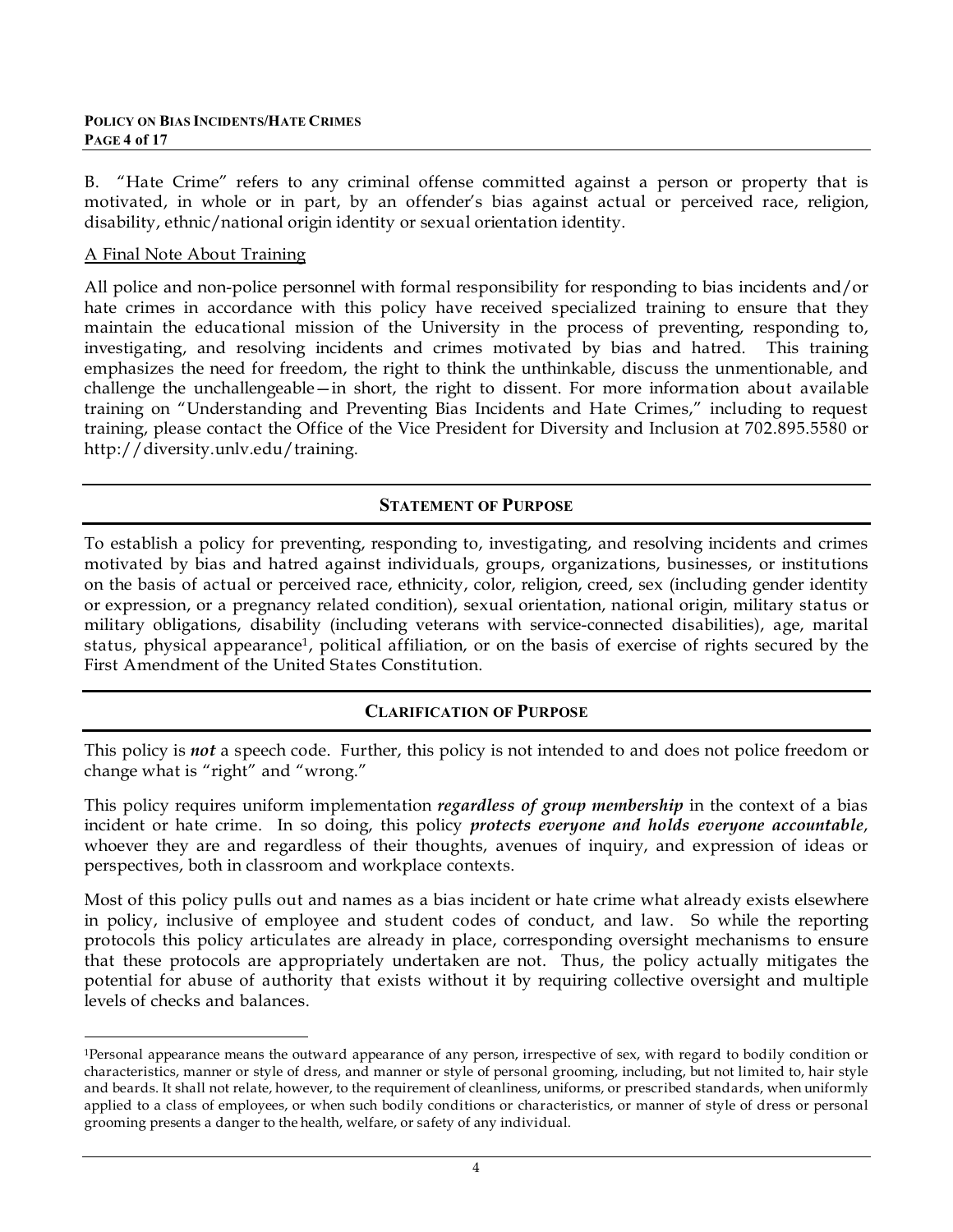This policy does not "criminalize" bias incidents. Rather, this policy codifies bias incidents as a hate crimes prevention measure. Bias incidents are often the first sign of an escalating set of circumstances that, if not addressed—where appropriate—through student or employee conduct codes, can lead to hate crimes.

This policy also provides the campus community with a roadmap for how to "get back on track" when an incident or crime occurs. It does this by explicitly overriding unwritten rules (whether or not these rules operate via unwritten customs or are unconsciously embedded in other policy and law), and by providing protection from intimidation, coercion, interference, frivolous claims, and violence.

### **ENTITIES AFFECTED BY THIS POLICY**

This policy impacts all members of the campus community—students, faculty, and staff at all levels and in all types of roles. This policy also impacts University contractors and visitors.

### **WHO SHOULD READ THIS POLICY**

This policy should be read by all members of the campus community, all entities that do business with the University, as well as periodic and one-time visitors to UNLV.

## **POLICY<sup>2</sup>**

### **RELATIONSHIP OF THIS POLICY TO A SENSE OF COMMUNITY, FREEDOM OF EXPRESSION, ACADEMIC FREEDOM, DISCRIMINATION, AND SEXUAL HARASSMENT**

#### Sense of Community

The University of Nevada, Las Vegas ("UNLV" or "University") is working very hard to make itself a place that is welcoming and affirming to everyone. In the process of this work, it is clear that what is welcoming and affirming to one person, may have the opposite impact on another. Thus, members of the UNLV community must work together to develop a kind of "third space" where everyone is provided what they need to feel supported enough to stay in our community, at the same time that they are challenged enough to grow and develop without becoming isolated or alienated to the point of pre-maturely departing from the campus. This is a difficult balance to establish and maintain—it is, by definition, constantly shifting. Thus, to shape this balance in an overall positive direction for everyone in our community requires our collective persistent and focused engagement and attention. Campus climate is indeed a community responsibility.

There are times when policy or law is so forthright that it permits the "victim" or *target* of a relatively mild offense to completely disregard the intent of the "perpetrator" or *agent*. On the other hand, there are times when law or policy is so broad or vague, that it enables the agent of an even particularly hostile offense to act with indifference to the impact of their actions on the target. As a community of peoples dedicated to building a dynamically supportive and challenging educational

<sup>&</sup>lt;u>.</u> 2References to policy, inclusive of codes of conduct, and law, etc., herein are to current/existing ones and will be updated accordingly.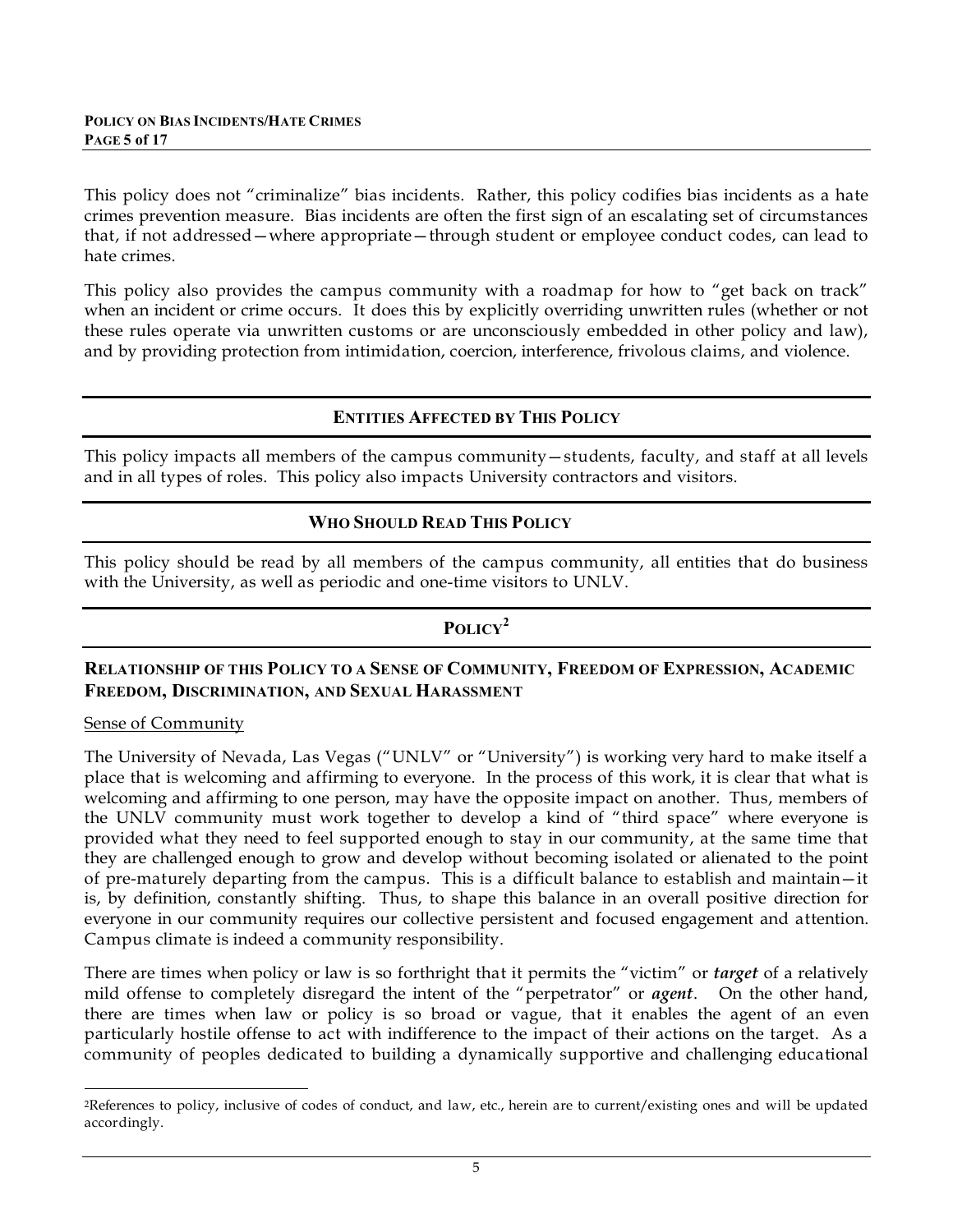#### **POLICY ON BIAS INCIDENTS/HATE CRIMES PAGE 6 of 17**

and workplace community, we need to develop the capacity to think beyond what policy or law permits and do what we—as educated and engaged citizens—come to know will continually grow and develop our community.

While policy and law afford us the freedom to express ourselves in myriad ways, the spirit of community asks us to at least consider why we would choose forms of expression that inhibit community building.

### Freedom of Expression

This policy recognizes the particular importance that the University, as an institution of learning, places on the free exchange of ideas, and, thus, its commitment to open speech and vigorous dialogue, discussion, and debate. As a result, this policy compels each member of the campus community to promote free expression. While members of the campus community are free to deplore what they find unacceptable, offensive, even inflammatory, and those responsible may be urged to change, this policy maintains that the educational mission of the University requires the need for freedom, the right to think the unthinkable, discuss the unmentionable, and challenge the unchallengeable—in short, the right to dissent.

At the same time, this policy asks us to consider the hurt that may result from the use of controversial language and expression of related ideas, but it does not prohibit or sanction violations of this ethical consideration so long as they do not contravene University policy, employee or student codes of conduct, or law. In considering this hurt, this policy asks us to acknowledge that while the legal construct of freedom extends equally to everyone, in practice it is clear that some members of our campus, as well as of our larger society, are afforded greater latitude to, in fact, freely express themselves than are others. This latitude derives, in varied measure, from an individual's formal power within the University, as well as from their membership in, and/or special affiliation with, particular groups in the larger society that have historically had greater access to full participation in democracy than others. In acknowledging this, we ask that all members of the University community make a constant effort to recognize the profound complexities associated with the actual realization of free expression for members of our community who are the least institutionally empowered by their roles and/or functions on campus and/or because of their actual or perceived race, ethnicity, color, religion, creed, sex (including gender identity or expression, or a pregnancy related condition), sexual orientation, national origin, military status or military obligations, disability (including veterans with service-connected disabilities), age, marital status, physical appearance, political affiliation, or on the basis of exercise of rights secured by the First Amendment of the United States Constitution.

While freedom of expression protects controversial ideas and views, it does not protect threats of or actual misconduct that violate University policy, inclusive of employee and student codes of conduct, or criminal law.

## Academic Freedom

In the public higher education community, we are fortunate to have the intellectual latitude—the academic freedom—to be able to meaningfully explore controversial issues across a range of subject areas and in a variety of curricular, co-curricular, and community-based contexts. In the exploration of what are often politically complex and emotionally charged topics, it is often necessary to examine terminology and concepts, even behaviors, that, on occasion, may be vulgar, offensive, inflammatory, derogatory, or in other ways make us uncomfortable. Engaging in these explorations, especially when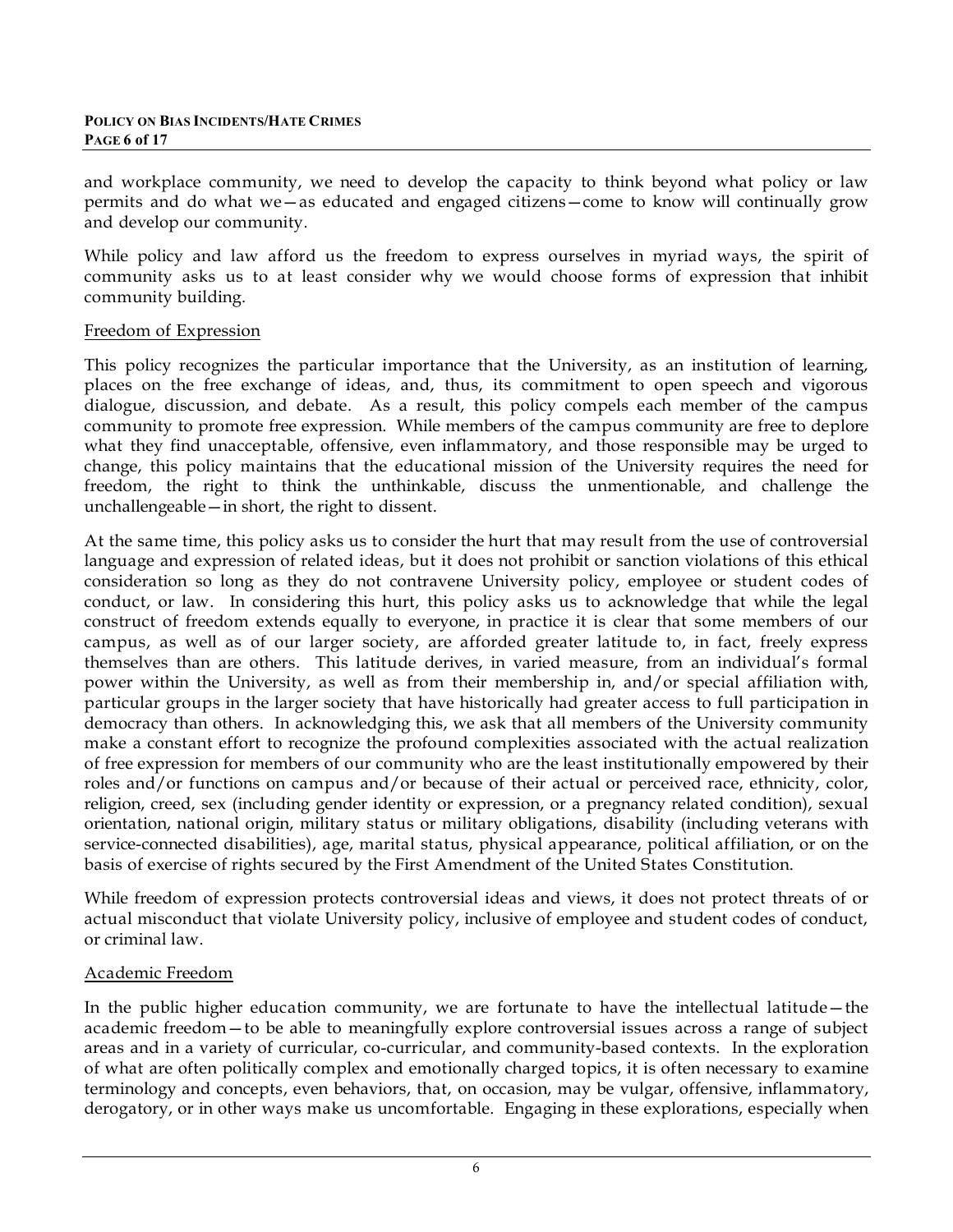they are well structured and facilitated, can help us to come to critical and comprehensive understandings of the manifestations of bias, discrimination, sexual harassment, and hate so that, subsequently, we can learn how to debunk and assuage them if we so choose. Thus, while the expression of an idea or point of view may be vulgar, offensive, inflammatory, or derogatory to some, it is not necessarily a violation of University policy or of law.

UNLV values and embraces the ideals of freedom of thought, inquiry, and expression that undergird academic freedom and, thus, must be vitally sustained in a community of scholars. This is particularly important to note given that the main purpose of centers of higher learning is to foster inquiry, especially into ideas that challenge prevailing perceptions.

Accordingly, this policy is not intended to and does not infringe upon academic freedom in teaching or research as established in the Nevada System of Higher Education ("NSHE") Code, Title 2, Chapter 2. No claim of bias may be sustained if the alleged bias constitutes one or more expressions of academic freedom as defined in the Code. This shall inure to all members of the academic community by accreditation requirements. When there is doubt, all presumptions should favor plausible claims of academic freedom.

### Discrimination and Sexual Harassment

UNLV is committed to providing a place of work and learning free of discrimination on the basis of race, ethnicity, color, religion, creed, sex (including gender identity or expression, or a pregnancy related condition), sexual orientation, national origin, military status or military obligations, disability (including veterans with service-connected disabilities), age, marital status, physical appearance, political affiliation, or on the basis of exercise of rights secured by the First Amendment of the United States Constitution. Where discrimination or sexual harassment is found to have occurred, UNLV will act to stop it, to prevent its recurrence, and to educate, remediate, and/or discipline up to and including termination and/or expulsion, as is appropriate depending on the circumstances, those responsible in accordance with the NSHE Code or, in the case of classified employees, the Nevada Administrative Code (NAC).

Discrimination is illegal. See the Policy Against Sexual Harassment, Board of Regents Handbook, Title 4, Chapter 8, Section 14.

Sexual harassment is a form of discrimination; it is illegal. See the Policy Against Discrimination, Board of Regents Handbook, Title 4, Chapter 8, Section 10.

No employee or student, either in the workplace or in the academic environment, should be subject to unwelcome or unwanted verbal or physical conduct that is discriminatory or sexually harassing in nature.

UNLV is committed to creating and sustaining a sense of community that values the principles of free expression and academic freedom, broadly considered. Vigorous dialogue, discussion, and debate on the most controversial of issues are fundamental rights and this policy is not intended to stifle them. Discrimination and sexual harassment, however, are neither legally protected expression nor the proper exercise of these freedoms; they compromise the integrity of institutions, the tradition of intellectual freedom, and the trust placed in the institutions by their members and external stakeholders.

#### **INFORMAL AND FORMAL REPORTING AND RESOLUTION PROCESSES**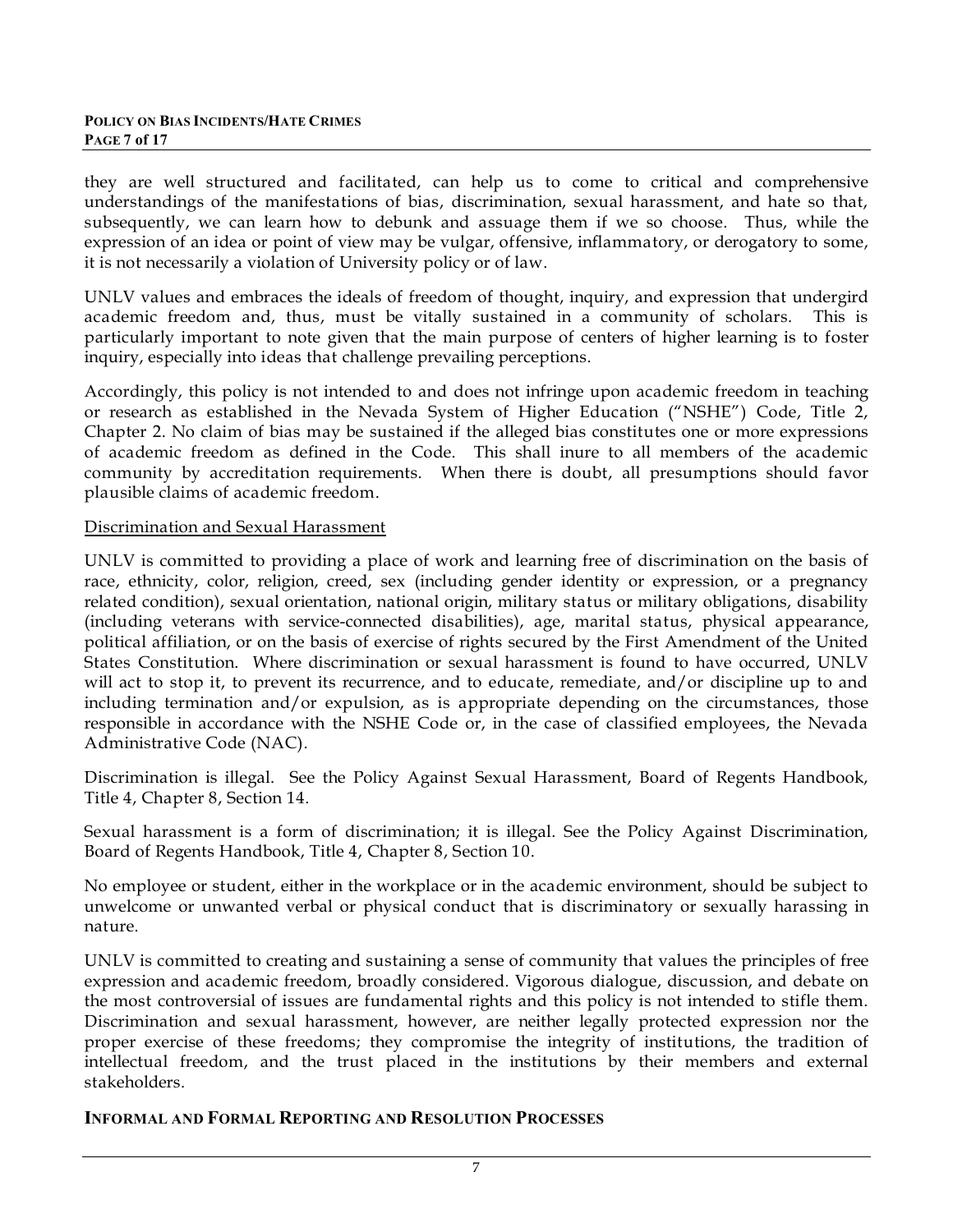This policy outlines informal and formal options related to the reporting and resolution of bias incidents and hate crimes. Where there is no perceived or actual threat, this policy encourages all members of the campus community to take advantage of the informal options first. Doing so in no way precludes access to the formal options at a later point. Violations of the law, including violence or threats of violence, should be immediately reported to the police by dialing 911 (if you dial 911 from campus but from a non-campus telephone, be sure to let the police dispatcher know that you are calling from UNLV).

### **INFORMAL RESOLUTION OR INFORMAL REPORTING AND RESOLUTION (IR): BIAS INCIDENTS**

As an educational community we are committed to:

- o understanding and embracing diversity and inclusion challenges as opportunities for education or training first, and situations requiring discipline or punishment second;
- o teaching empowerment, not fomenting victimization, at the same time that we are mindful that no one can "know" another person's experience and, thus, their current capacity for self-advocacy;
- o creating a campus climate that encourages face-to-face dialogue and conflict negotiation.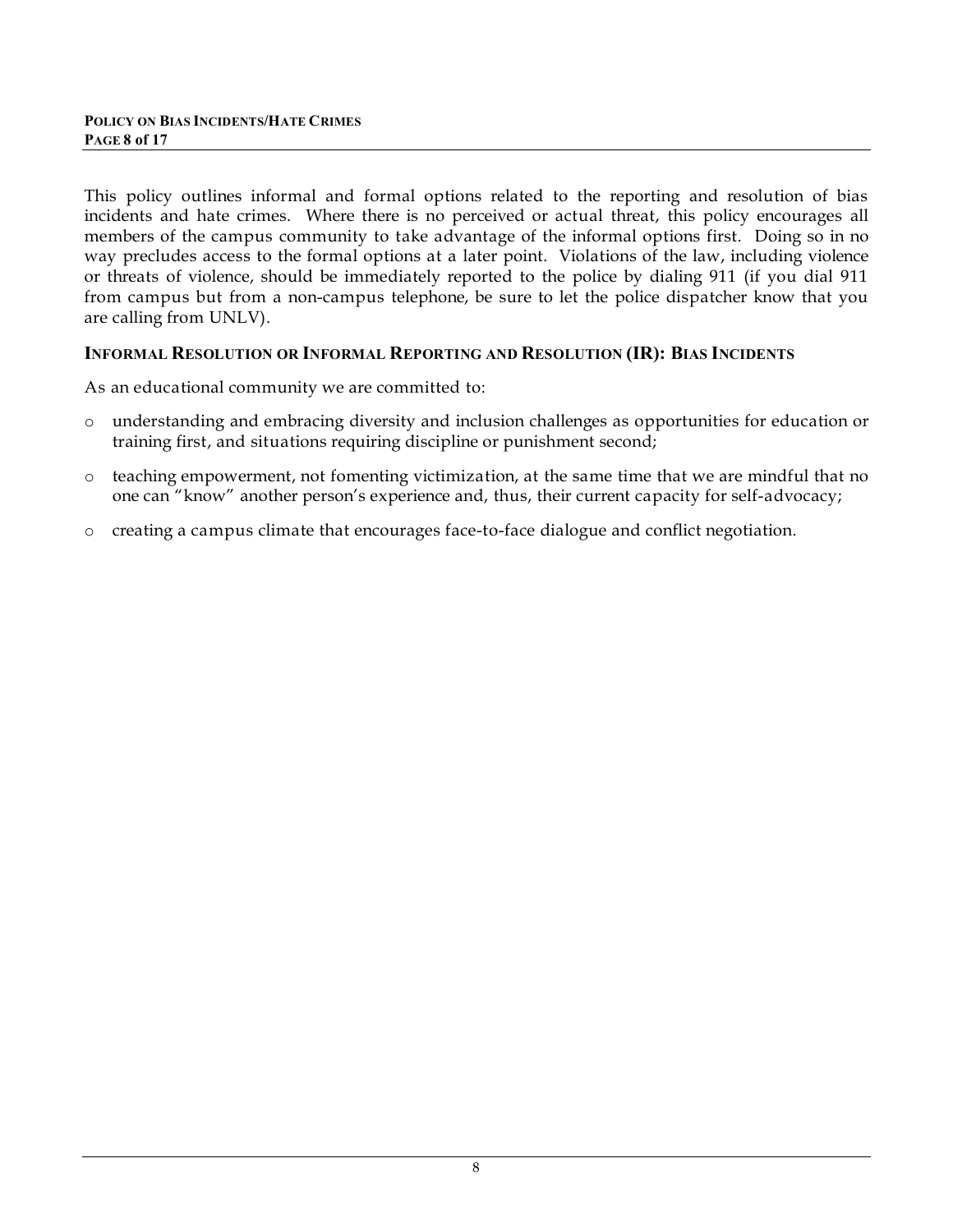With these commitments in mind, where the target of a perceived or actual bias incident feels/is comfortable/safe doing so, the University encourages prompt informal resolution or reporting of bias incident(s) in the following manner:

1<sup>IR</sup>. The target of a perceived or actual bias incident will engage the perceived or actual agent of the bias incident in direct discussion of the incident with the intent to informally resolve it; **OR,**

2IR. The target of a perceived or actual bias incident, with assistance from a fair third party of their choosing, will engage the perceived or actual agent of the bias incident in direct discussion of the incident with the intent to informally resolve it; **OR,**

3IR. The target of a perceived or actual bias incident will report the incident to the lowest level supervisor above (and incrementally thereafter as is necessary) the perceived or actual agent of the bias incident with the intent to informally resolve it; **OR,**

4IR. The target of a perceived or actual bias incident will report the incident to the most appropriate (based on the nature of the incident) individual/office listed under the **CONTACTS AND RELATED RESOURCES** heading below with the intent to informally resolve it—making an informal report to these contacts/resources does not automatically mandate that a formal report be made. It is important to note that access to these contacts/resources is not predicated on making a report, informal or formal. Questions or concerns related to the areas of responsibility for each contact/resource are welcomed, and information will be provided without any expectation that a report be made.

## **UNIVERSAL FORMAL REPORTING<sup>3</sup> (FR): HATE CRIMES AND BIAS INCIDENTS**

The University encourages prompt formal reporting of bias incident(s) and hate crime(s) in the following manner so that it can investigate the alleged facts of a report for possible violation(s) of University policy, including UNLV employee and student codes of conduct, and determine whether an independent investigation for violation(s) of criminal law is warranted:

1FR. All reports of bias incidents or hate crimes made to UNLV Police Services shall be *initially* responded to by a UNLV police officer.

 $2^{FR}$ . A UNLV police officer shall be dispatched either to the person making the report and/or to a reported location of an *alleged* incident or crime.

3<sup>FR</sup>. A UNLV police field supervisor shall be notified when it is determined that a potential or actual bias incident or hate crime is suspected. The field supervisor shall immediately notify the Chief of Police, or designee.

 $4<sup>FR</sup>$ . The UNLV police responding officer will complete and file a report on the bias incident or hate crime for review by the shift supervisor.

5FR. The shift supervisor will determine if the report constitutes a hate crime.

## **DIFFERENTIATED FORMAL REPORTING, RESPONSE, INVESTIGATION, FOLLOW UP, AND RESOLUTION: HATE CRIMES (HC)**

<sup>1</sup> 3Research suggests that while there will be an increase in reports of bias incidents and hate crimes as this policy is introduced to the campus community, this increase will normalize over time. Reporting trends will be monitored accordingly.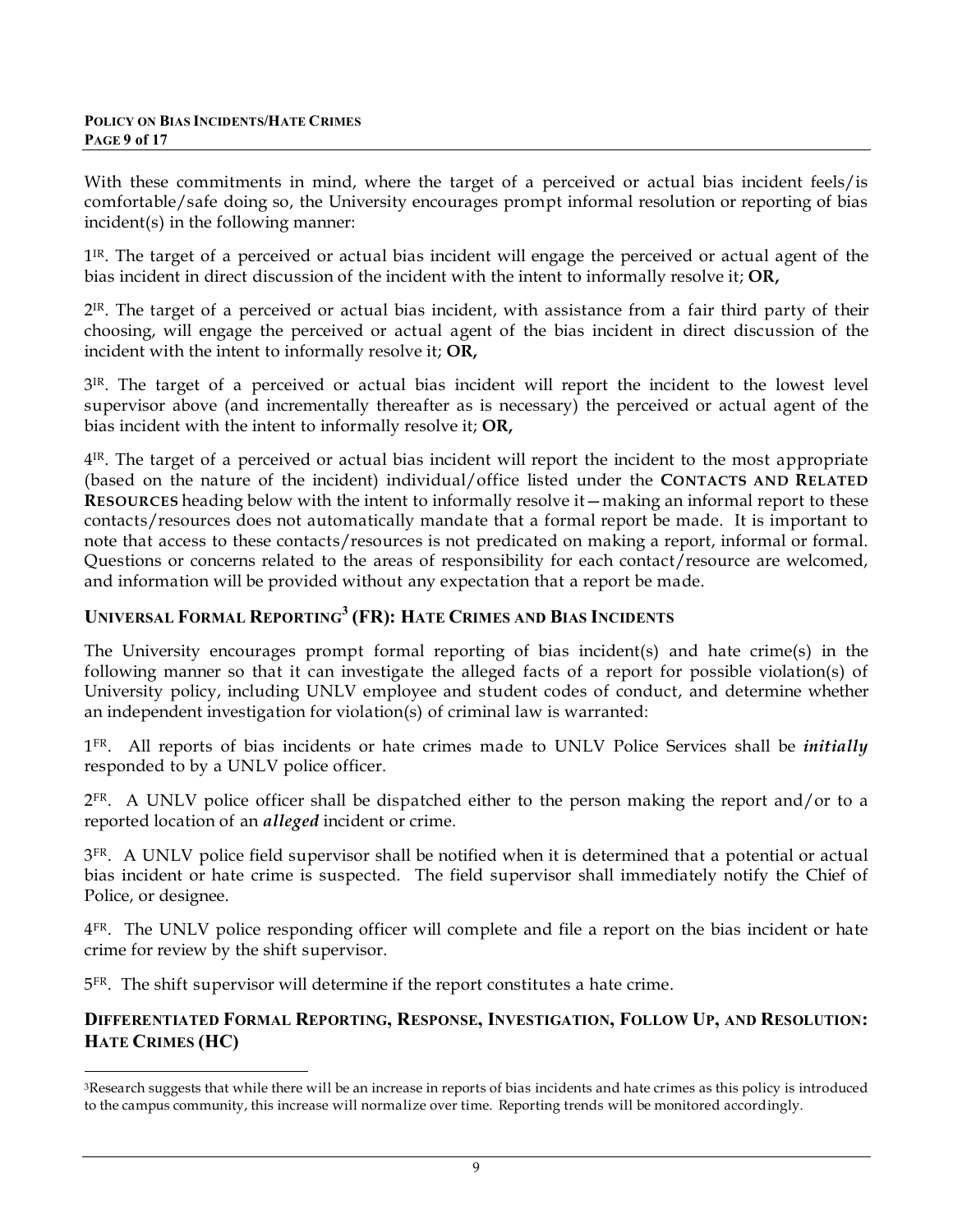The University encourages prompt formal reporting of, response to, investigation of, follow up on, and resolution of hate crime(s) in the following manner so that it can investigate the alleged facts of a report for possible violation(s) of University policy, including UNLV employee and student codes of conduct, and determine whether an independent investigation for violation(s) of criminal law is warranted:

5HC. [Continued from 5FR above] The shift supervisor will determine if the report constitutes a hate crime; *if it does* a UNLV police detective, with training to investigate bias incidents and hate crimes, will be assigned to the investigation. This detective will contact the reporting person, as well as other targets and/or witnesses, to:

a) check in on their well-being (and, where indicated, make referrals to appropriate University and/or community personnel who can provide additional and/or specialized support or guidance);

b) reiterate that the report is being taken seriously; and,

c) secure any additional details about the crime that might be pertinent to their investigation; this individual(s) will be kept abreast of the progress of the investigation and its final disposition to the extent allowed and/or desired.

 $6<sup>HC</sup>$ . Every investigation will be carried out to the fullest extent possible, including referral to the appropriate authorities for criminal prosecution, given available and ascertainable information and evidence.

7HC. Details on hate crimes shall be documented on and disseminated through the Public Safety website (Daily Log), Jeanne Clery Act reports, and other reporting vehicles/venues.

8<sup>HC</sup>. All hate crimes shall be specially reported to the Office of the Vice President for Student Affairs and the Office of the Vice President for Diversity and Inclusion. They shall, in turn, notify the Conflict Resolution Network and the Institute for Multicultural Education and Diversity Training for intervention- and prevention-based follow up attention.

## **DIFFERENTIATED FORMAL REPORTING, RESPONSE, INVESTIGATION, FOLLOW UP, AND RESOLUTION: BIAS INCIDENTS (BI)**

The University encourages prompt formal reporting of, response to, investigation of, follow up on, and resolution of bias incident(s) in the following manner so that it can investigate the alleged facts of a report for possible violation(s) of University policy, including UNLV employee and student codes of conduct:

 $5<sup>BI</sup>$ . [Continued from  $5<sup>FR</sup>$  above] The shift supervisor will determine if the report constitutes a hate crime; *if it does not,* the report will be referred to the appropriate non-police University administrator for follow up based on the nature of the bias incident *and the police involvement with the report will be officially closed*. This administrator will contact the reporting person, as well as other targets and/or witnesses, to:

a) check in on their well-being (and, where indicated, make referrals to appropriate University and/or community personnel who can provide additional and/or specialized support or guidance);

b) reiterate that the report is being taken seriously; and,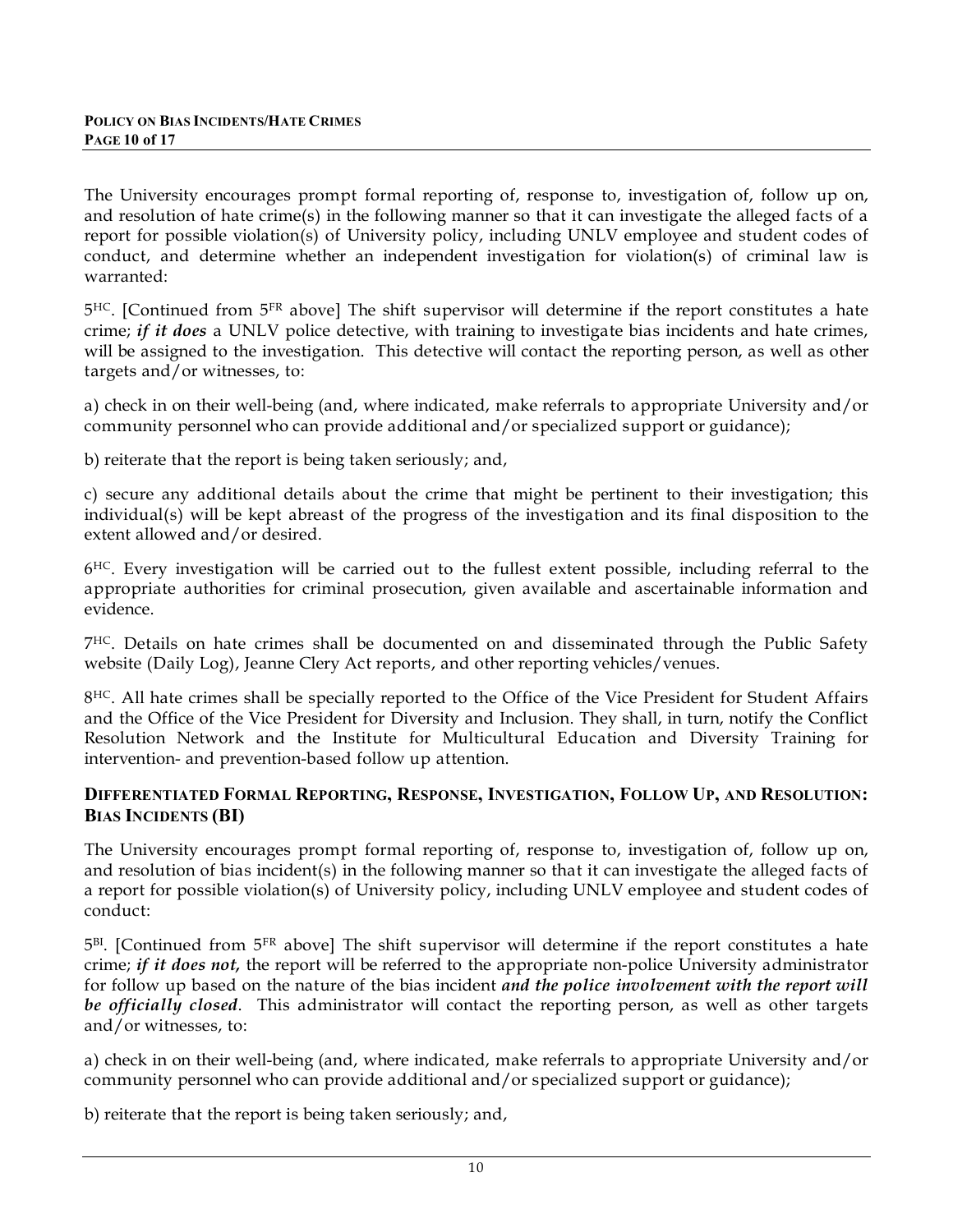c) secure any additional details about the incident that might be pertinent to their investigation; this individual(s) will be kept abreast of the progress of the investigation and its final disposition to the extent allowed and/or desired.

 $6<sup>BI</sup>$ . Every investigation will be carried out to the fullest extent possible, given available and ascertainable information and evidence, as follows:

a) where discretion is afforded, in a manner that affords the target of the incident the greatest opportunity to be "made whole" again;

b) where discretion is afforded, in a manner that enables the agent of the incident to learn from her or his mistakes, as opposed to being punished without regard to his or her understanding of wrongdoing;

c) where discretion is afforded and willingness exists, in a manner that encourages dialogue between the target and the agent to encourage reconciliation;

d) where discretion is not afforded, in a manner consistent with University policy, inclusive of employee and student codes of conduct.

7BI . Details on bias incidents that do not violate student or employee confidentiality shall be documented on the Conflict Resolution Network website.

8<sup>BI</sup>. All bias incidents shall be specially reported to the Office of the Vice President for Student Affairs and the Office of the Vice President for Diversity and Inclusion. They shall, in turn, notify the Conflict Resolution Network and the Institute for Multicultural Education and Diversity Training for intervention- and prevention-based follow up attention.

## **RETALIATION**

Retaliation against an individual who in good faith complains of alleged bias or hate or provides information in an investigation about behavior that may violate this policy is against the law, will not be tolerated, and may be grounds for education, remediation, or discipline. Retaliation, as defined below, as in violation of this policy may result in discipline up to and including termination and/or expulsion. Any student or employee reporting a bias incident or hate crime or assisting in the investigation of such incident or crime will not be adversely affected in terms and conditions of academic standing and/or employment, nor discriminated against, harassed, expelled, or terminated because of their actions in this regard.

"Retaliation" may include, but is not limited to, such conduct as:

an unfair grade; an unfavorable reference letter; the denial of adequate personnel to perform duties; frequent replacement of members of the staff; frequent and undesirable changes in the location of an office; the refusal to assign meaningful work; unwarranted disciplinary action; unfair work performance evaluations; a reduction in pay;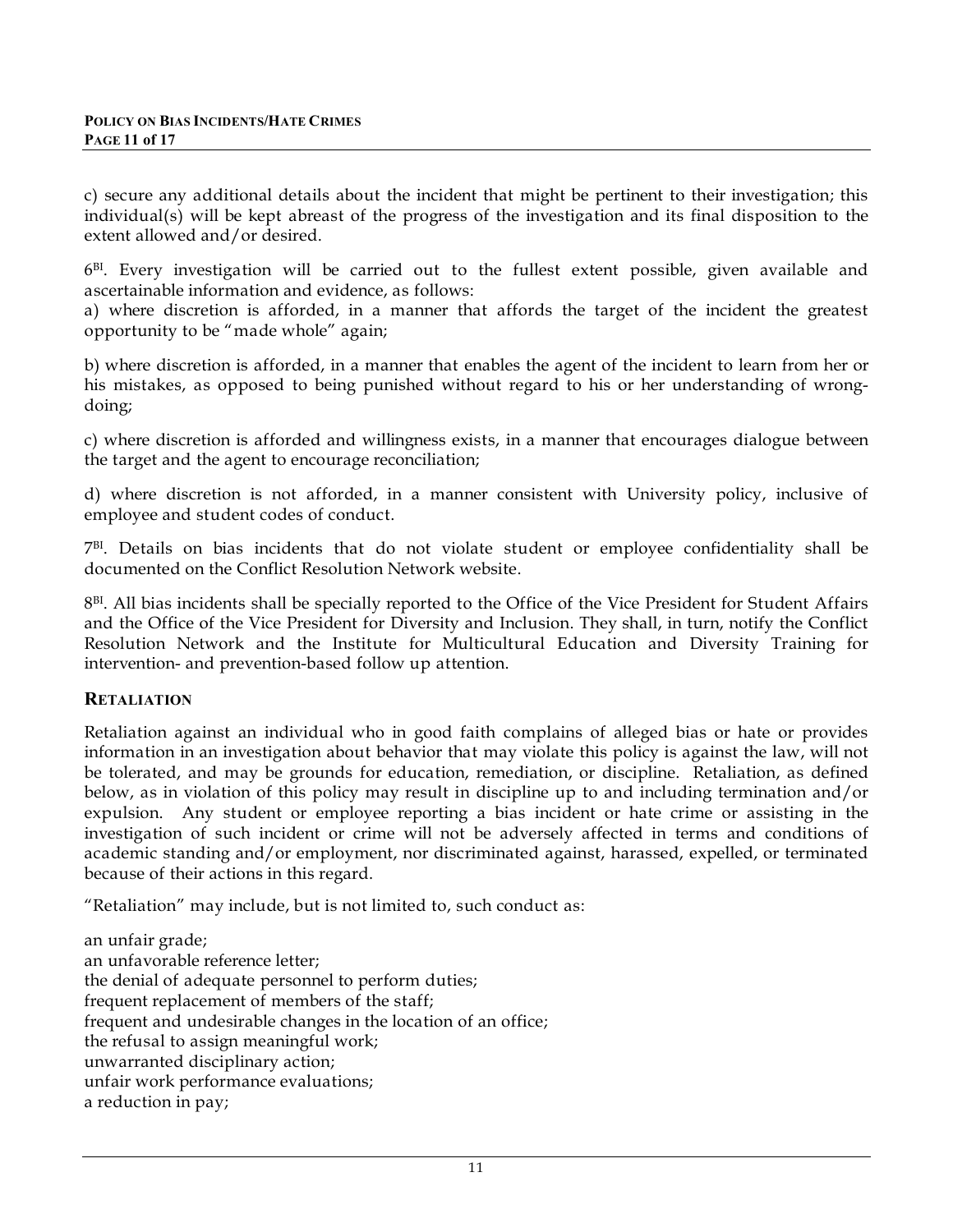the denial of a promotion; a dismissal; a transfer; frequent changes in working hours or workdays.

# **FALSE REPORTS**

Because bias incidents and hate crimes frequently involve interactions between persons that are not witnessed by others, reports of bias and hate cannot always be substantiated by additional evidence. Lack of corroborating evidence or "proof" should not discourage individuals from reporting bias incidents or hate crimes under this policy. However, individuals who make reports that are later found to have been intentionally false or made maliciously without regard for truth, may be subject to disciplinary action under the applicable University and Board of Regents disciplinary procedures. This provision does not apply to reports made in good faith, even if the facts alleged in the report cannot be substantiated by subsequent investigation.

## **TRAINING AND PREVENTION**

1. Police and non-police "first responders" (as delineated herein under the **CONTACTS AND RELATED RESOURCES** heading below) to bias incidents and hate crimes will receive specialized training in bias incident/hate crime response, investigation, resolution, and prevention.

2. A Conflict Resolution Network, comprised of all of the individuals on campus with formal responsibility for some aspect of conflict resolution, has been established to publicize the range of options available to students, faculty, and staff to resolve conflict on campus, and to coordinate the provision of conflict resolution services across campus to maximize their effectiveness. Because coordinating responsibility for different aspects of conflict resolution is shared by the Office of the Vice President for Planning and the Office of the Vice President for Diversity and Inclusion, both offices are co-coordinating the Network's efforts. These efforts include, but are not limited to:

a) supporting current NSHE and UNLV bias incidents/hate crimes prevention, response, and resolution protocols;

b) promoting intergroup relations;

c) sharing, as is appropriate (with respect to confidentiality), information about potentially volatile situations in order to respond to and, ultimately, resolve them in the most effective manner possible for all involved; and,

d) facilitating conversations with individuals involved in conflict, with the purpose of opening communication and allowing understanding of the situation from all perspectives, with the process evolving into negotiation and finally, resolution.

3. University police and diversity personnel will integrate a prevention education component on bias incidents and hate crimes (recognition of, response to, and reporting of) in all orientation sessions with new employees and students.

4. This policy will be published on the University's police, diversity, human resources, and policy websites, and, on an annual basis, in printed employee and student orientation manuals, catalogues, and other major information dissemination vehicles.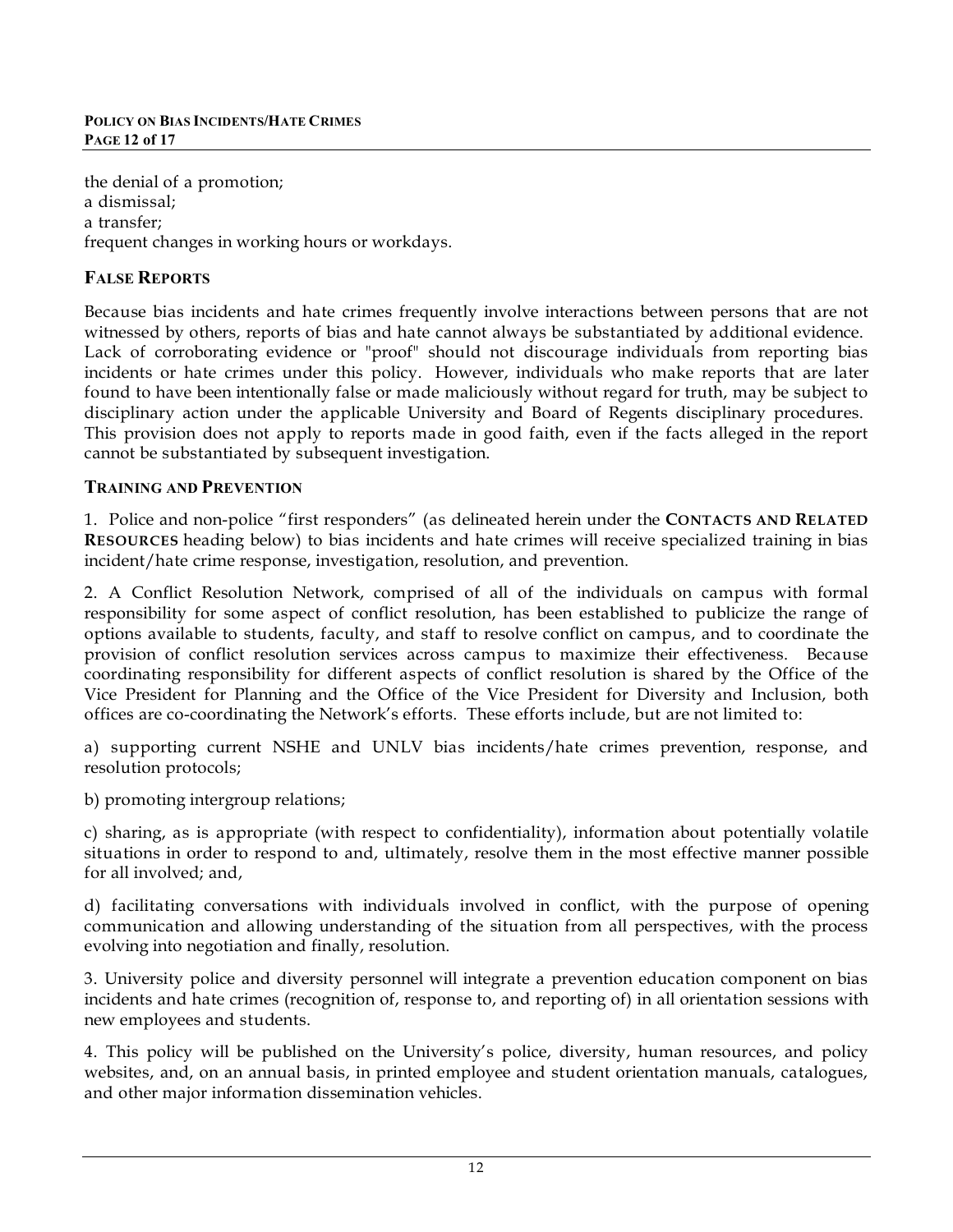5. Along with information regarding the prevention, response, and resolution protocols related to discrimination and sexual harassment, the President will electronically disseminate this policy to the campus community on an annual basis.

6. Copies of this policy will be posted on kiosks, bulletin boards, and in graffiti-prone locations across campus on an annual basis.

## **RELATED DOCUMENTS**

#### **BACKGROUND ON EXISTING POLICY AND LAW PERTAINING TO BIAS INCIDENTS AND HATE CRIMES AND IMPETUS FOR THE ESTABLISHMENT OF THIS POLICY ON BIAS INCIDENTS AND HATE CRIMES**

The Board of Regents requires that all NSHE institutions adopt specific policies and procedures regarding hate crimes and that such policies and procedures must describe the manner in which the institution and/or its police services will respond to and investigate any report of a hate crime because hate crimes are particularly repugnant to the mission of the Nevada System of Higher Education (NSHE) and detrimental to the responsibility of NSHE to provide a safe environment for education, research and service for the NSHE community.

There is no specific statute entitled "Hate Crime" under Nevada law. There is a penalty-enhancement statute, NRS 193.1675. This provision addresses certain crimes, including, but not limited to, mayhem (NRS 200.280), kidnapping (NRS 200.310), sexual assault (NRS 200.366), robbery (NRS 200.380), and battery with intent to commit a crime (NRS 200.400). In the event an individual is convicted of any of the listed crimes in NRS 193.1675, there is the possibility of a sentence enhancement if it is determined by a Court that the crime was committed "because the actual or perceived race, color, religion, national origin, physical or mental disability or sexual orientation of the victim was different from that characteristic of the perpetrator." However, NRS 193.1675 specifically states that this section does not create a separate offense but provides an additional penalty for the primary offense.

NRS 207.185 makes certain unlawful acts a gross misdemeanor if it is determined that the unlawful act was committed "by reason of the actual or perceived race, color, religion, national origin, physical or mental disability or sexual orientation of another person or group of persons."

NRS 207.185 provides, "Unless a greater penalty is provided by law, a person who, by reason of the actual or perceived race, color, religion, national origin, physical or mental disability or sexual orientation of another person or group of persons, willfully violates any provision of assault (NRS 200.471), battery (NRS 200.481), older person as victim (NRS 200.5099), harassment (NRS 200.571), stalking (NRS 200.575), breach of peace (NRS 203.010), assembling to disturb peace or commit unlawful act (203.020), provoking commission of breach of peace (NRS 203.030), unlawful assembly (NRS 203.060), armed association (NRS 203.080), disturbing meeting (NRS 203.090), offenses in public conveyances (NRS 203.100), criminal anarchy (NRS 203.110), commission of act in public building or area interfering with peaceful conduct of activities (NRS 203.119), destruction or damage of property by unlawful assembly (NRS 206.010), entering property with intention to damage or destroy property (NRS 206.040), nuisance in building; trespass upon grounds; disturbing assembly (NRS 206.140), posting of bills, signs or posters unlawful (NRS 206.200), injury to other property (NRS 206.310), threatening or obscene letters or writings (NRS 207.180), unlawful trespass upon land; warning against trespassing (NRS 207.200) or penalty for not closing gates (NRS 207.210), is guilty of a gross misdemeanor."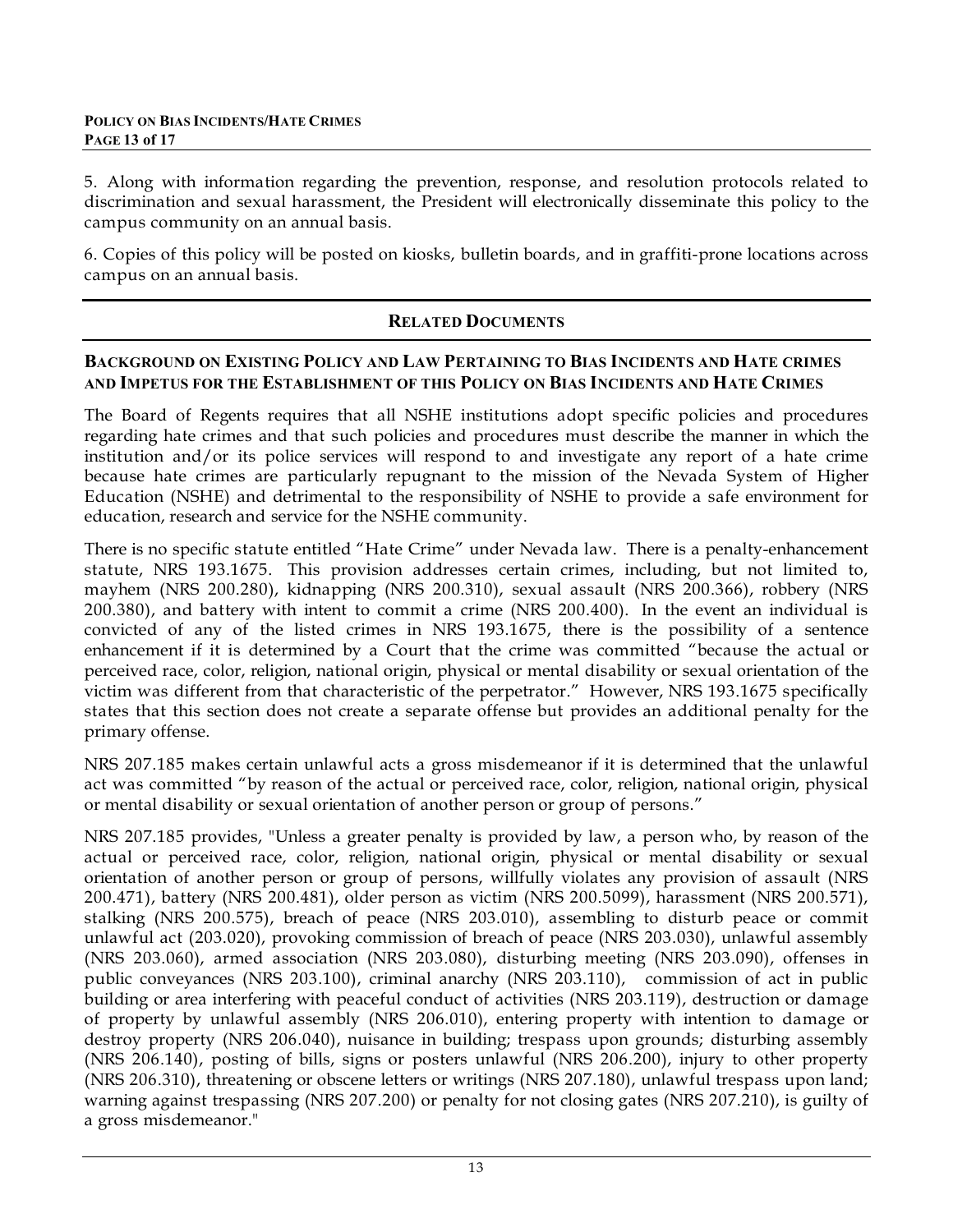NRS 179A.175 requires the Director of the State of Nevada Department of Public Safety to establish within the Central Repository for Nevada Records of Criminal History, a program for reporting crimes that manifest evidence of prejudice based on race, color, religion, national origin, physical or mental disability or sexual orientation.

NRS 41.690 affords a civil cause of action for damages resulting from specific criminal violations if the perpetrator was motivated by certain characteristics of the victim.

The University's definition of a "bias incident" is broader than the state and federal laws governing hate crimes. For information on federal hate crime legislation and the FBI's enforcement of it, go to:

http://www.fbi.gov/hq/cid/civilrights/hate.htm

#### **STANDARDS OF CONDUCT**

The NSHE Code and the UNLV Student Conduct Code list acts, which are prohibited and that may result in conduct sanctions, some of which, depending on the facts, may apply to incidents of bias.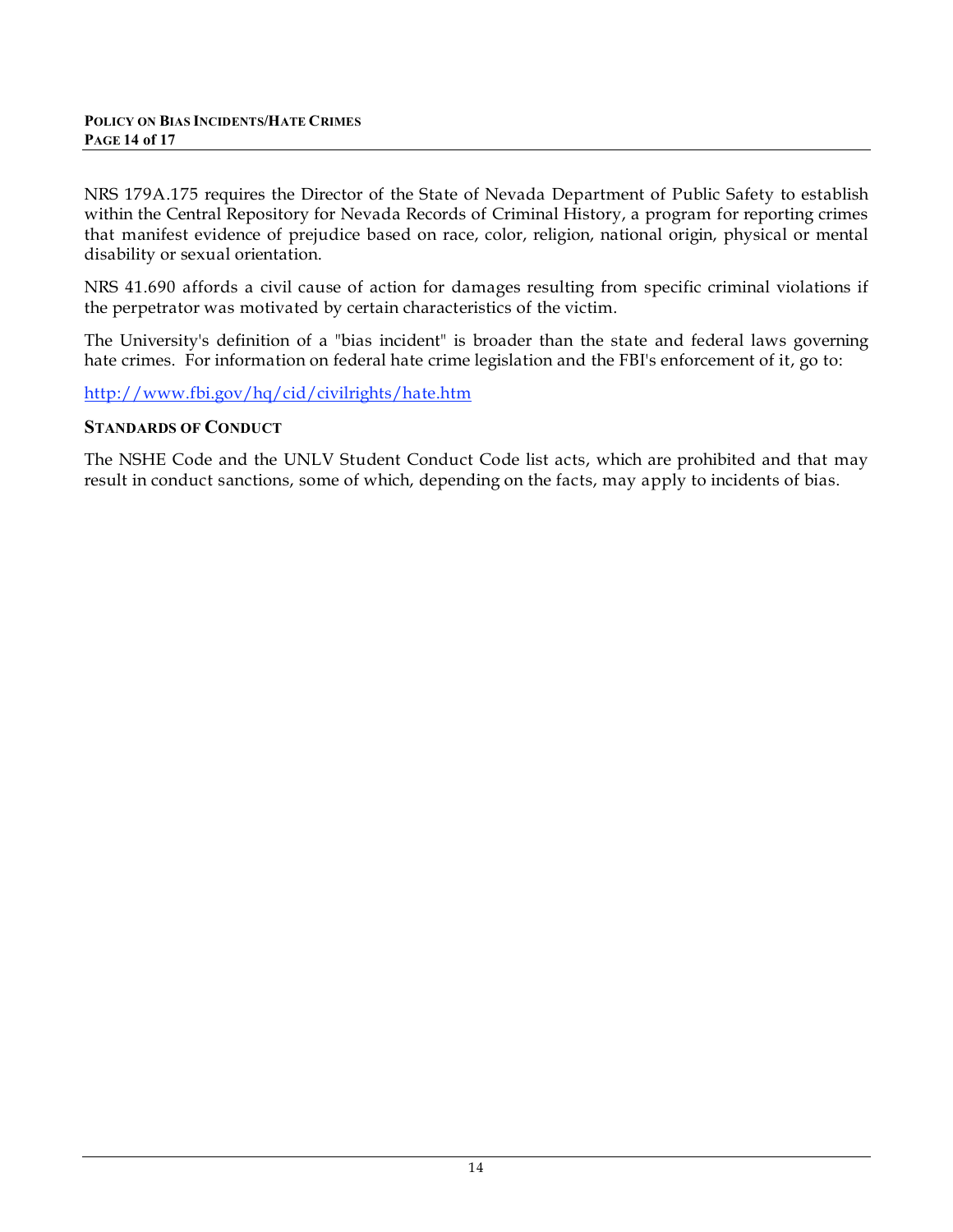The behavior of all members of the University community is governed by the Nevada System of Higher Education (NSHE) Code. The behavior of University students is also governed by the UNLV Student Conduct Code.

For more information on the NSHE Code and relevant procedure go to T2-CH06-Rules and Disciplinary Procedures for Members of the University Community, Except DRI located at:

http://system.nevada.edu/Board-of-R/Handbook/TITLE-2---/index.htm

For more information on the UNLV Student Conduct Code and relevant procedure, go to:

http://studentlife.unlv.edu/judicial/StudentConductCode.pdf

#### **COMPLAINTS OF DISCRIMINATION AND SEXUAL HARASSMENT**

The University EEO/AA Officer enforces the University's policies against discrimination and sexual harassment. Students, prospective students, employees and applicants are protected from intimidation, coercion, interference, discrimination, or sexual harassment for filing complaints or assisting in the investigation of such complaints under all applicable federal and state laws and regulations. The EEO/AA Officer is the "front door" for all complaints of discrimination and sexual harassment. If after conducting an investigation of the charges disciplinary action is warranted, the case is referred to the appropriate administrative officer for disciplinary action. For more information on the EEO/AA Officer and discrimination or sexual harassment complaint process, go to:

http://hr.unlv.edu/Diversity/complaints.html

#### **CONTACTS AND RELATED RESOURCES**

#### Contacts

Vice President for Student Affairs Chief of Police Vice President for Diversity and Inclusion

List of Relevant UNLV Resources (referenced in this Policy)

Conflict Resolution Network Department of Police Services EEO/AA (Equal Employment/Educational Opportunity/Affirmative Action) Officer Office of Human Resources Office of Student Conduct Office of the Vice President for Student Affairs Office of the Vice President for Diversity and Inclusion Institute for Multicultural Education and Diversity Training

Additional Relevant UNLV Resources

CSUN Diversity Council CSUN Senate Disability Resource Center Equity Compliance and Education Council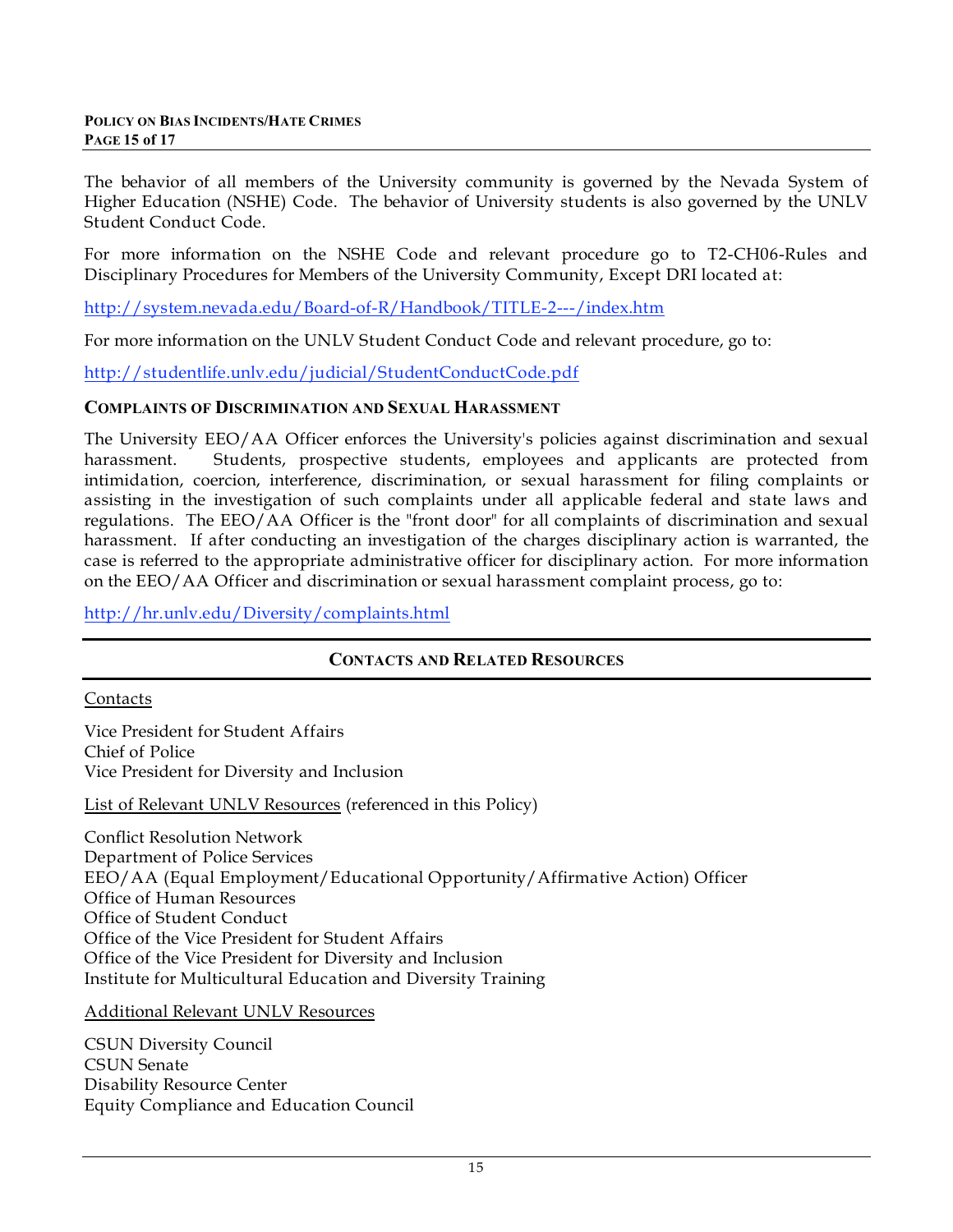#### **POLICY ON BIAS INCIDENTS/HATE CRIMES PAGE 16 of 17**

| <b>Faculty Senate</b>                                                      |  |  |
|----------------------------------------------------------------------------|--|--|
| First Year Programs and Transition Services                                |  |  |
| Jean Nidetch Women's Center                                                |  |  |
| Graduate and Professional Student Association                              |  |  |
| Office of the General Counsel                                              |  |  |
| Office of the Senior Vice President for Academic Affairs and Provost       |  |  |
| <b>Professional Staff Committee</b>                                        |  |  |
| Classified Staff Council                                                   |  |  |
| Representative to the NSHE Equity, Diversity, and Inclusion Council (EDIC) |  |  |
| Saltman Center for Conflict Resolution                                     |  |  |
| Staff Development and Employee Relations                                   |  |  |
| <b>Student Counseling and Psychological Services</b>                       |  |  |
| <b>Student Diversity Programs and Services</b>                             |  |  |
| <b>Student Health Center</b>                                               |  |  |
| UNLV CSUN Student Government                                               |  |  |
|                                                                            |  |  |

## **DEFINITIONS AND RELATED EXAMPLES**

### **DEFINITIONS**

For the purposes of this policy (and embedded procedure) only:

A. "Bias Incidents" refers to verbal, written, or physical acts of intimidation, coercion, interference, frivolous claims, discrimination, and sexual or other harassment motivated, in whole or in part, by bias based on actual or perceived race, ethnicity, color, religion, creed, sex (including gender identity or expression, or a pregnancy related condition), sexual orientation, national origin, military status or military obligations, disability (including veterans with service-connected disabilities), age, marital status, physical appearance, political affiliation, or on the basis of exercise of rights secured by the First Amendment of the United States Constitution. Such acts, although in violation of applicable University codes of employee and/or student conduct may or may not violate state or federal statutes. Bias incidents do not include statements made on controversial issues that serve to promote intellectual inquiry into those issues. While such statements and related discussion can cause feelings of discomfort, a "reasonable person" can and must differentiate these statements from bias incidents.

B. "Hate Crime" refers to any criminal offense committed against a person or property that is motivated, in whole or in part, by an offender's bias against actual or perceived race, religion, disability, ethnic/national origin identity or sexual orientation identity.

#### **EXAMPLES**

A few examples of bias incidents and hate crimes are listed below. These examples are illustrative, not all-inclusive. If an incident or crime appears to be motivated by bias, prejudice, bigotry, or hatred, it will be handled as a bias incident, hate crime, or both as is appropriate, unless or until other motives are identified, or the intent to threaten, harass, or intimidate on the basis of bias or hate can not be substantiated.

1. Phone calls or e-mails that are intended to threaten, harass, or intimidate on the basis of bias or hate.